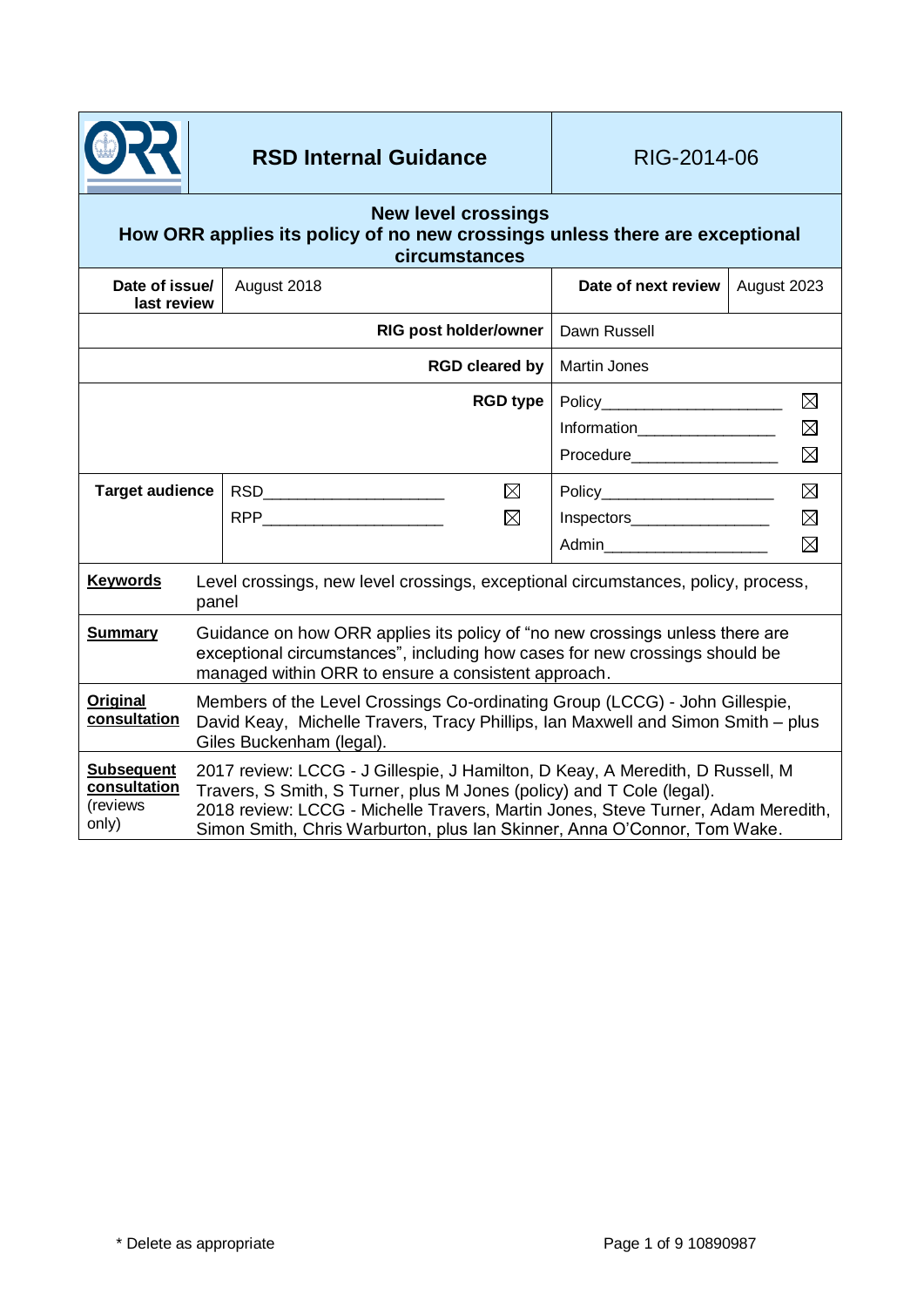### **Introduction**

- 1. This RIG provides guidance on how ORR applies its "no new level crossings unless there are exceptional circumstances" policy and sets out a process that ORR inspectors should follow if they receive information concerning a proposed new crossing of any type. It covers mainline and heritage networks but does not apply to new crossings on tramways as such intersections are governed by road traffic signals.
- 2. New level crossings introduce particular risks to the railway; ORR, therefore, considers that there should generally be enhanced scrutiny of how proposers are complying with their health and safety duties (for example, around the suitable and sufficient assessment of risk). There may be cases where a proposer will have other steps to take before developing a level crossing, such as the amendment of a safety authorisation involving the necessary scrutiny and decisions from ORR, or safety verification. This aspect is not dealt with in this RIG.
- 3. Early engagement with proposers of new level crossings is important so that we can encourage alternatives to crossings to be fully explored and delivered wherever this is reasonably practicable. In cases where the proposal is part of an extension to a railway or completely new infrastructure it is likely that an Order under the Transport and Works Act 1992 (TWA) will be required. ORR will normally submit an opinion on the proposal as part of that TWA Order process. Earlier informal engagement enables us to work with the proposer and give our opinion and any further advice to inform the proposer's consideration of a TWA submission. This RIG explains the process for such an opinion to be given efficiently and transparently via a new crossing panel.
- 4. In cases where there is no TWA process we, nonetheless, consider that it is important for the proposer to engage with ORR early on so that ORR may provide advice to help inform the proposer's decision on whether a level crossing is the only reasonably practicable option. Where this happens, we will decide whether ORR should give an opinion on the proposal.
- 5. In summary **inspectors** should:
	- refrain from giving any opinion relating to proposed crossings so that the case may be considered by the panel;
	- familiarise themselves with ORR's policy and approach to new or reinstated crossings as set out in this document;
	- alert the Head (Principal Inspector) of the Level Crossings Projects Team for Network Rail cases or the Head of the Heritage Team for heritage cases at the earliest opportunity to any discussions regarding new or reinstated level crossings and pass on all relevant information,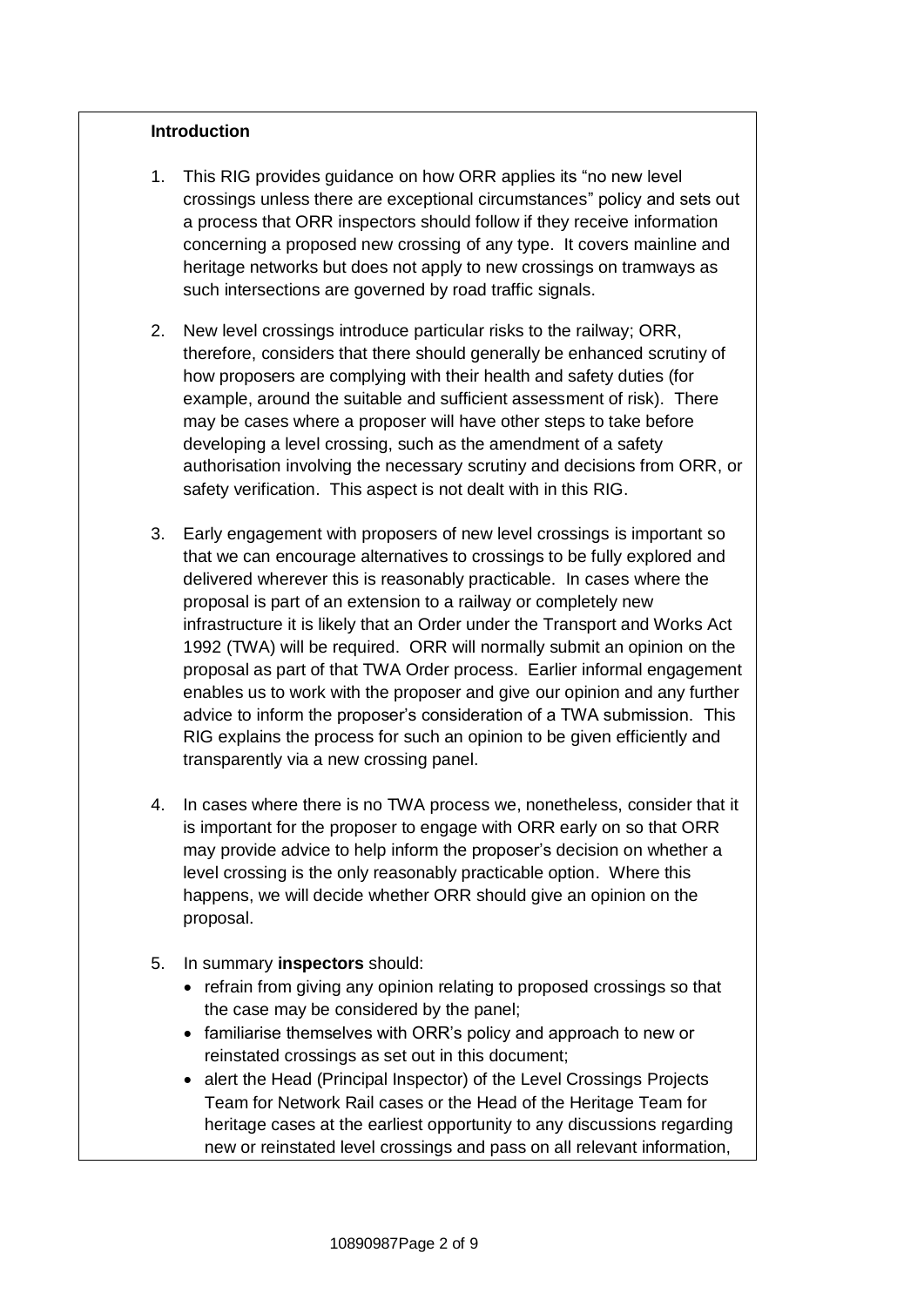including that concerning the right-of-way (for the railway) and whether any TWA procedures have commenced;

 pass on to the panel any relevant previous knowledge of the crossing site or the proposer of the crossing.

# **ORR's panel** will:

- convene to review and consider cases as needed;
- assess the information provided by the proposer (the requirements for which are set out in this document) and where appropriate give an opinion on whether the case is exceptional;
- consult anybody else the panel considers appropriate to help in informing any opinion or advice;
- work to the timescales set out in this document and give any opinion or advice to the proposer as soon as possible.

# **Background**

- 6. ORR's policy is that new level crossings should only be considered appropriate in exceptional circumstances. This was set out in a 2007 level crossings policy statement (now removed from the ORR website) and more recently in [Chapter 4 of ORR's Strategy for Regulation of Health and](http://orr.gov.uk/__data/assets/pdf_file/0019/6427/2016-03-31-strategic-Chapter-4-Level-Crossings-RJK-version.pdf)  [Safety Risks](http://orr.gov.uk/__data/assets/pdf_file/0019/6427/2016-03-31-strategic-Chapter-4-Level-Crossings-RJK-version.pdf)
- 7. This remains ORR's starting position when giving an opinion on a new level crossing because level crossings introduce risk to the railway and to those using the crossing, and we support the closure of level crossings as part of our drive to reduce risk on the railway. This is consistent with the principle of eliminating risk as the priority in a hierarchy of risk control.
- 8. Network Rail also has a general "no new crossings" policy. The heritage sector is encouraged to publish details of crossings on its network and any planned closures. The Highways Agency has a policy of no new accesses on the strategic road network other than in exceptional circumstances where it can be sufficiently demonstrated that there is a net benefit to the network.
- 9. Precedents for ORR supporting new crossings have been very limited to date but it is recognised that inspectors are increasingly facing enquiries or requests in this area and that a consistent interpretation of ORR's policy and a common approach to managing such cases is required. This RIG therefore sets out a process involving a panel to manage such cases – **see paragraphs 25 onwards.**

# **What is a "new" crossing?**

10. New level crossings could be permanent or temporary, public or private, and include: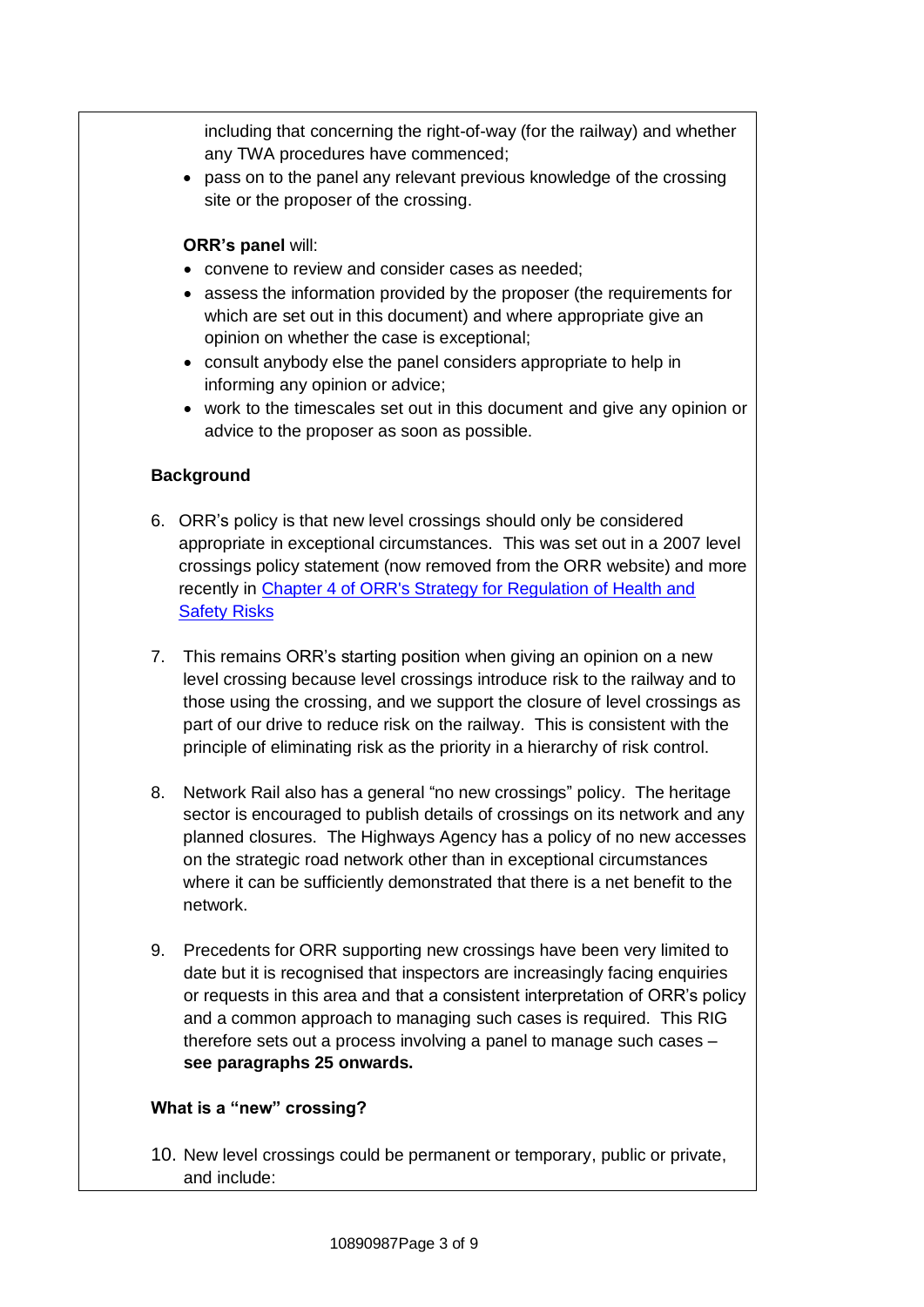- a proposed crossing at a location where a crossing has not previously existed;
- the reinstatement of a crossing that is in place but has not been in active use for a period of time (which may or may not require authorisation to reinstate it); or
- the instigation of rights to a crossing enshrined in the enabling Act for that railway - but that have not previously been instigated so no prior crossing exists.

The process set out in this RIG will apply to all of these examples.

- 11. A legal right-of-way to have a crossing must exist (for the railway operator). In some cases such rights-of-way/access may be enshrined in very old legislation, for example by virtue of:
	- the original enabling Act for the railway (often a Private Act);
	- an Order made under the Light Railways Act 1896;
	- Transfer Orders obtained from British Railways Board that transfer the relevant powers for crossings originally contained in the enabling Act for the railway;
	- in some rare cases, a right granted on the conveyance of land to the original railway company.
- 12. Such Orders may refer to rights to crossings at specified locations but may not include any covenants preventing additional crossings. Such statutory rights-of-way for the railway over the public highways cannot be extinguished merely through non-use for any length of time; they can only be extinguished by being repealed.
- 13. However, such a right does not necessarily provide an entitlement for a railway operator to *construct* or *operate* over a crossing and they may need to seek an Order under the TWA to obtain the necessary authorisations (including the transfer of relevant rights, powers or obligations to them, which are contained in an existing Act). Applications for TWA Orders must follow set procedures and these are explored in more detail at **paragraphs 15 to 20.**
- 14. The position on rights over and surrounding a crossing is not always straightforward and it is not ORR's role to make a determination on such rights. It is up to the proposer to satisfy themselves that they have the legal right to create a level crossing and to establish whether a TWA Order may be necessary. It is highly likely that the proposer will need to seek their own legal advice on such matters. As a starting point any proposer of a new crossing who makes contact with ORR should be asked to provide information on:
	- whether a piece of legislation provides the necessary right-of-way for the railway;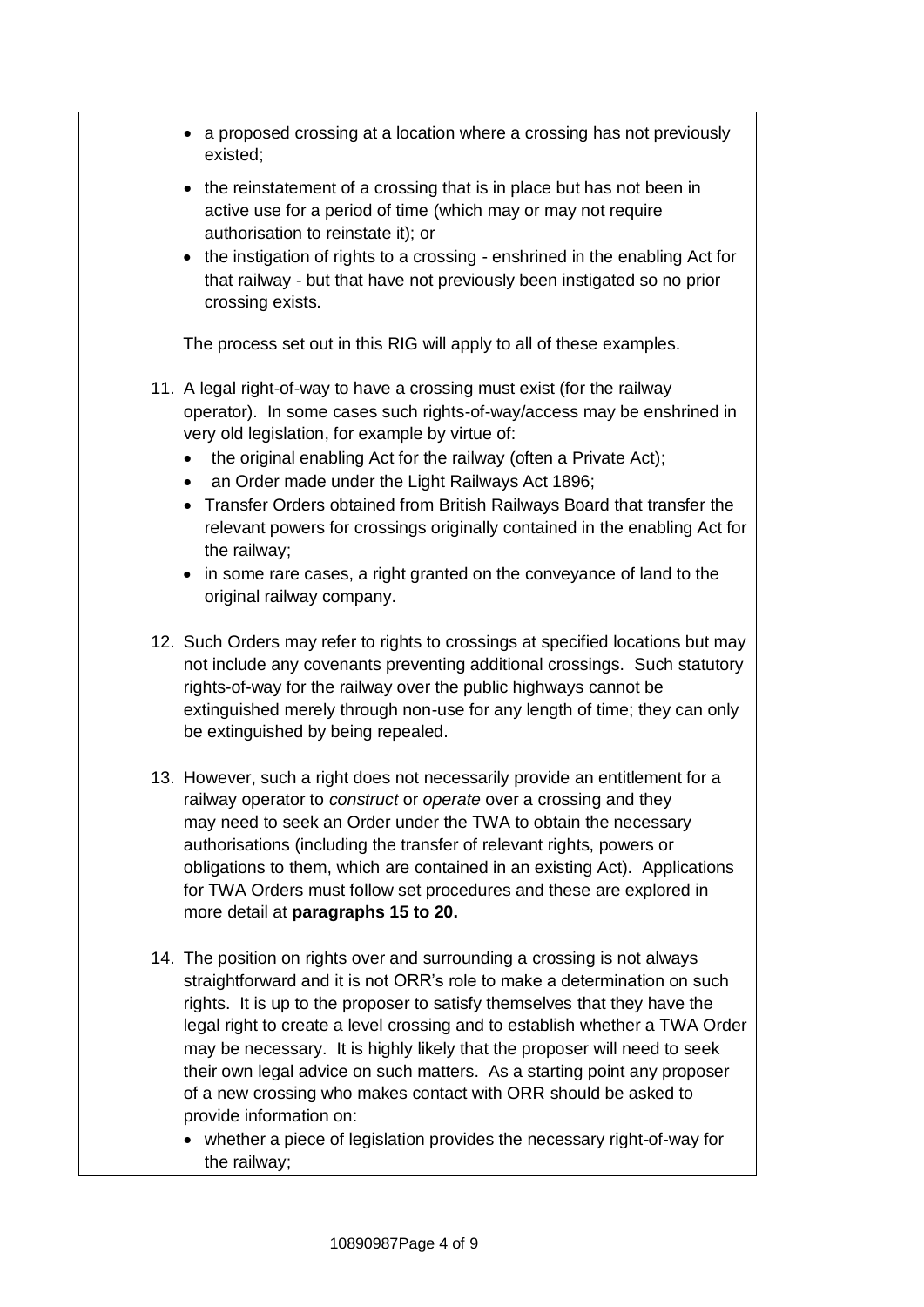- whether the TWA procedures will be used; and
- whether the TWA procedures have been instigated and if so what stage they are at.

#### **Transport and Works Act 1992 (TWA)**

- 15. The TWA introduced an Order-making procedure for certain types of works including railways. A non-exhaustive list is provided in the Act and includes:
	- the construction, alteration, repair, maintenance, demolition and removal of railways, tramways, trolley vehicle systems and other transport systems.
- 16. The TWA Order-making procedure is generally used where an infrastructure project requires compulsory purchase powers or the creation, extinguishment or transfer of rights over land. Some projects would therefore be subject to it – for example a brand new piece of infrastructure or the re-opening of a disused branch line (including any new or pre-existing level crossings on it) - but for others it may not apply.
- 17. The procedure for applying for a TWA Order is set out in a variety of rules that provide for appropriate publicity to be given to the proposals and set out a timetable for the making of objections to the proposals. If objections are received, the Secretary of State, Welsh Assembly or Scottish Ministers consider the objections by means of a public local enquiry, a hearing or an exchange of written representations.
- 18. ORR is a consultee for any proposals to amend existing powers in relation to railways, as will be the relevant highway authority. The Department for Transport's guidance on the TWA Order-making process encourages the promoters of any railway schemes that may fall under the TWA to consult statutory consultees, including ORR, **before** applying for a TWA Order.
- 19. For projects covered by the TWA, ORR has the opportunity to put forward any concerns at an early stage and to *potentially* object to a TWA Order. A TWA Order would not obviate the need for suitable and sufficient protection arrangements for any level crossing (which may then be prescribed subsequently by way of a Level Crossing Order as made under the Level Crossings Act 1983).
- 20. In England, TWA Orders are made by the Secretary of State for Transport. As a result of devolution, applications for Orders relating to works solely in Wales are made to, and determined by, the National Assembly for Wales and Scotland now has its own TWA Order procedure under the Transport and Works (Scotland) Act 2007.
- 21. Further guidance on the TWA procedures can be found at Transport and [Works Act Orders A Brief Guide.](https://www.gov.uk/government/uploads/system/uploads/attachment_data/file/273359/twa-orders-summary-guide-2013.pdf) The rules can be found at [The Transport](http://www.legislation.gov.uk/uksi/2006/1466/contents/made)  [and Works \(Applications and Objections Procedure\) \(England and Wales\)](http://www.legislation.gov.uk/uksi/2006/1466/contents/made)  [Rules 2006](http://www.legislation.gov.uk/uksi/2006/1466/contents/made) (for England and Wales) and at [Guide to Transport and Works](http://www.scotland.gov.uk/Publications/2007/12/24105544/3)  [\(Scotland\) Act 2007](http://www.scotland.gov.uk/Publications/2007/12/24105544/3) for Scotland.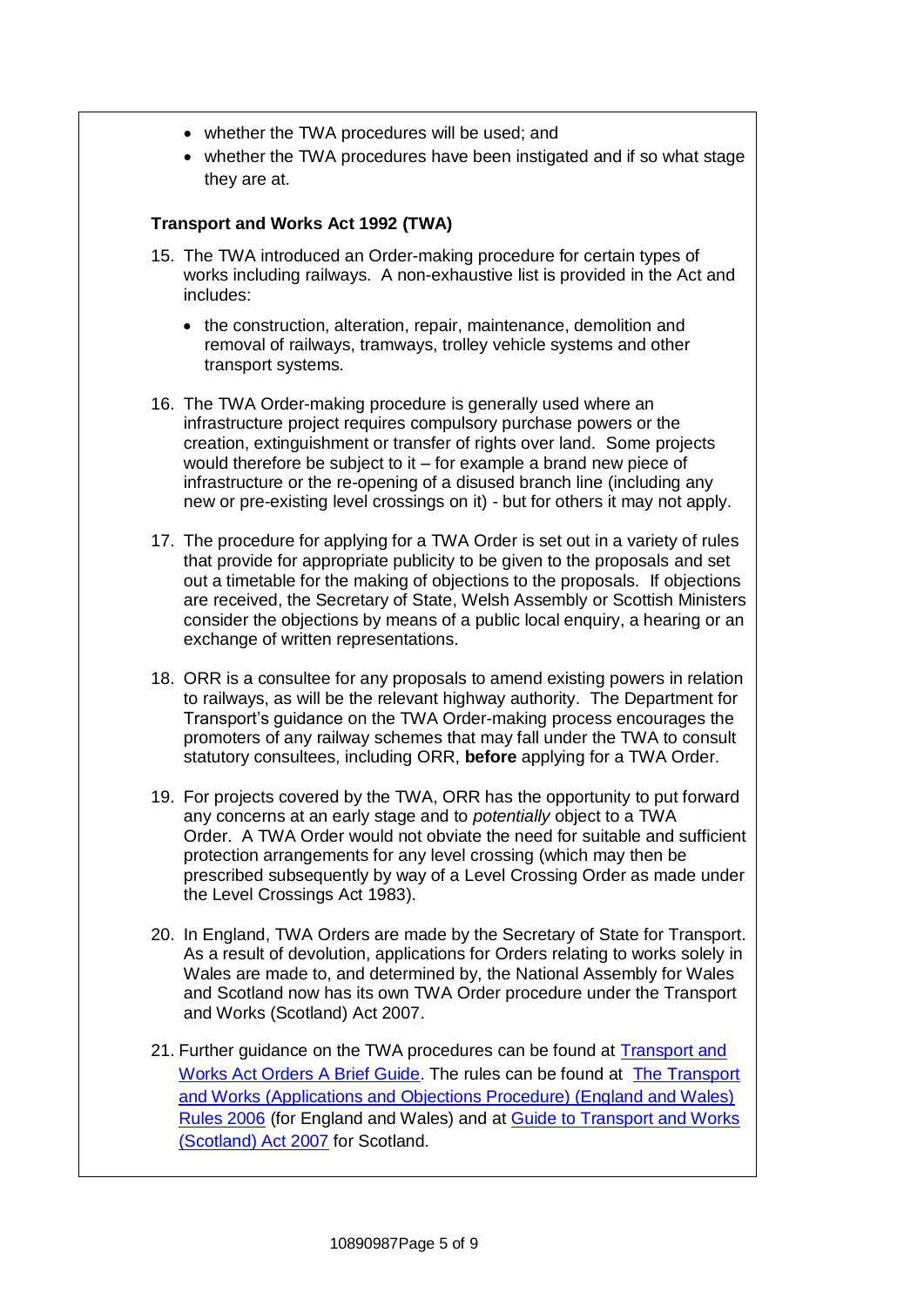#### **Exceptional circumstances**

- 22. ORR's policy is that new level crossings should only be considered appropriate in exceptional circumstances. There would only be exceptional circumstances where there is no reasonably practicable alternative to a crossing on the level at the location in question. We expect proposers to demonstrate that full consideration has been given to finding an alternative solution to avoid the need for a level crossing and that alternative options such as bridges, underpasses or road diversions have been fully explored and costed. We would consider an alternative to be reasonably practicable unless it can be demonstrated that the cost is grossly disproportionate when weighed against the safety benefits. To demonstrate this it will be necessary to develop suitable and sufficient risk assessments for each of the alternatives under consideration.
- 23. The consideration of reasonable practicability should take account of the nature of the railway operation and the particular circumstances of the location. For example, the speed and/or frequency of trains and level of crossing use, should be taken into account as these factors will be relevant to the weighing of cost against safety benefits. In all situations, we expect the design of any new level crossing to be one that reduces risks so far as is reasonably practicable and incorporates modern safety features. We also expect proposers to consider the whole-life costs of each option, i.e. the cost of operation and maintenance as well as initial design and installation, when weighing up the costs and benefits of each option.
- 24. ORR recognises that railway extension projects can bring significant benefits to local economies and communities and that the creation of a level crossing may be a key feature of such an extension. In some cases, the proposal to create a level crossing may need to be considered in the wider context of societal benefits that a new or extended railway might offer. However, it is not ORR's role to consider these wider economic and social benefits and this will usually be considered by the Secretary of State as part of a TWA Inquiry to which ORR will be a consultee.

#### **Managing enquiries and proposals for new crossings**

- 25. We expect that anybody who is proposing a new level crossing contacts ORR as soon as possible to discuss the matter - it is never too early to start talking, even in principle.
- 26. It is likely that any initial contact will be via a local inspector but the case should then be referred to the Head of the Level Crossings Projects Team (for Network Rail cases) or the Head of Heritage Team as soon as possible. Inspectors can advise on the process for new cases but should refrain from giving any opinion, advice or making decisions on the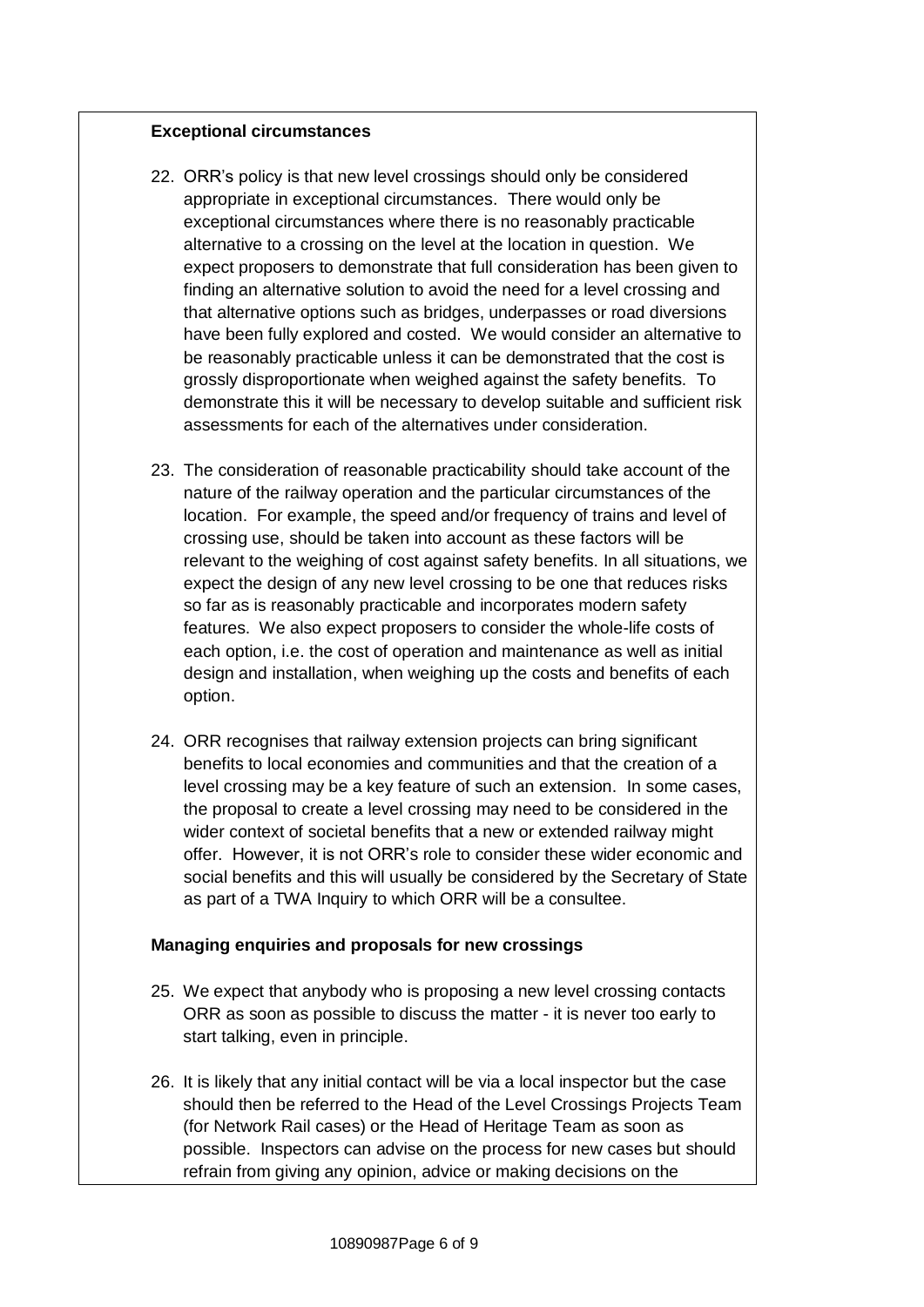particulars (including any merits) of any proposed crossing so that a consistent approach can be taken within ORR's Railway Safety Directorate (RSD) and across the mainline and heritage networks.

- 27. The Head of the Level Crossings Projects Team and where appropriate the Head of the Heritage Team will decide whether an ORR panel should be convened. The panel will be chaired by the Head of the Level Crossings Project Team (and will include the Head of the Heritage Team in heritage railway cases), a representative from the Legal Team and the relevant local inspector for each case, plus anyone else as appropriate to the case. This panel will come together to review and consider all cases as needed.
- 28. The information the panel needs **from the proposer** (inspectors themselves are not expected to gather or collate this information) includes:
	- the location of the proposed crossing including photographs and diagrams;
	- the reason for the crossing;
	- information about the proposer of the scheme for a new crossing, the proposed crossing operator and, if applicable, the proposed authorised user(s) of the crossing;
	- proposed timescales for (re)introducing any new crossing;
	- confirmation that there is a right-of-way and whether any relevant authorisations/Orders need to be sought through the TWA procedures;
	- information about the road and rail traffic at any proposed crossing including the results of censuses;
	- details of any liaison that has already taken place with other departments and agencies such as DfT, Highways Agency or local highway authorities, planning authorities and other local bodies and stakeholders plus a summary of the responses/views received;
	- a description of what other options have been considered such as bridges and underpasses and clear explanations setting out why these options are not reasonably practicable alternatives to a level crossing, backed up by evidence from risk assessments;
	- details on the features of the proposed crossing and what protective arrangements would be in place were it to go ahead based on a suitable and sufficient risk assessment (noting that it may be subject to a Level Crossing Order application further down the line);
	- any other information that the panel considers might be relevant or helpful.
- 29. The panel may choose to visit the site of any proposed crossing as part of its considerations. If the proposal relates to a user-worked crossing, the panel will endeavour to speak to the (proposed) authorised user(s) as part of this visit.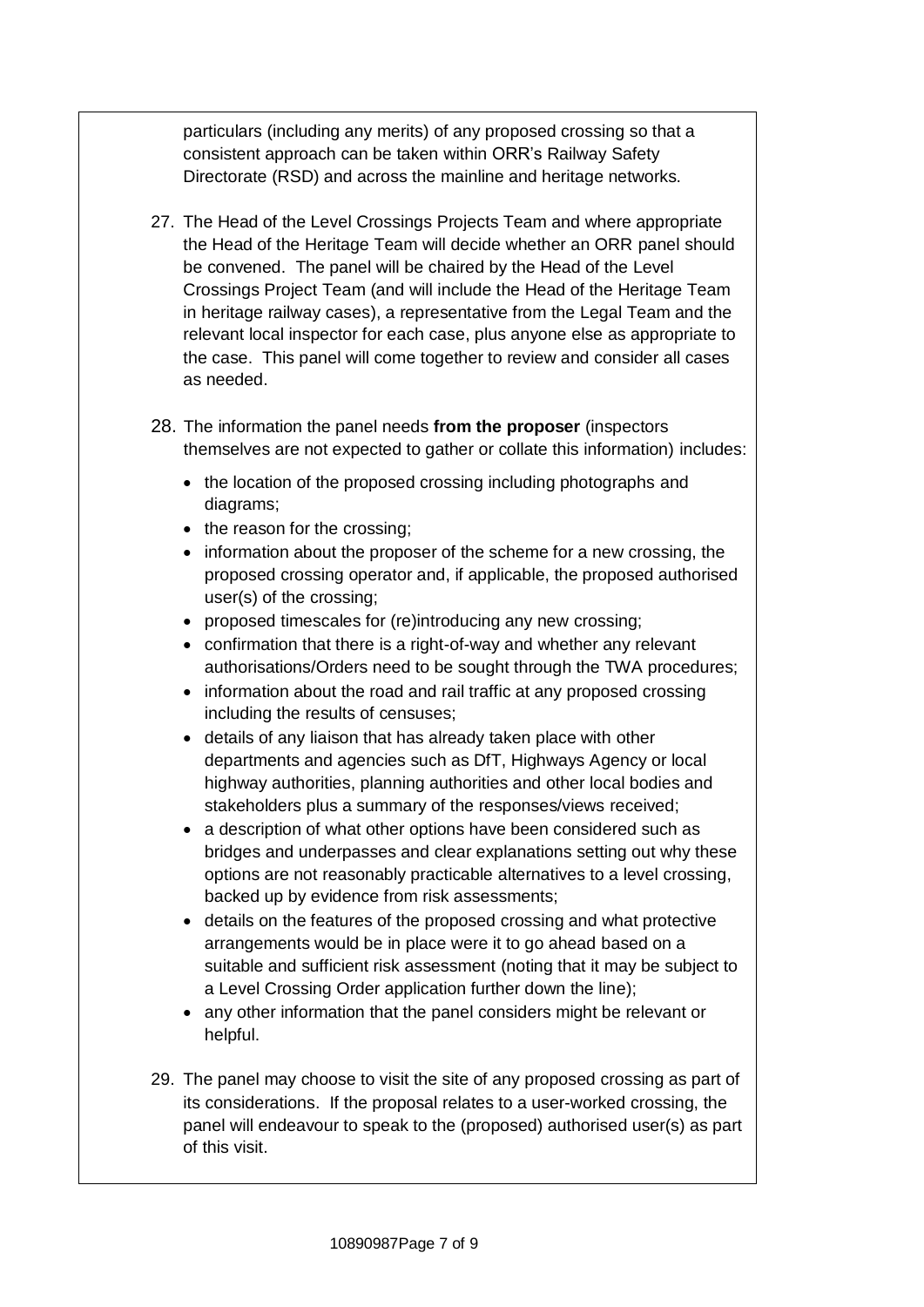#### **Process and timescales**

- 30. Once convened the panel will liaise promptly on receipt of a new case and determine if it should give an opinion on whether the introduction of a new level crossing would be appropriate, applying the "new level crossings only in exceptional circumstances" policy. It will give this opinion if there is to be a TWA process or if there are other reasons why ORR should state its view in the particular case. The panel will only come together to consider the case on full receipt of all of the information set out at paragraph 28 above. The panel will either seek missing information directly or will ask the local inspector to obtain it from the applicant. Papers will be collated and filed by the Level Crossings Projects Team.
- 31. Once all the information is available, the panel will aim to convene within 28 days and will give any opinion as soon as possible afterwards. This may be subject to further legal advice or consideration and, if it forms part of a formal consultation under the TWA, will be communicated to DfT's TWA Unit (or equivalent in Scotland and Wales).
- 32. ORR may also consult anybody else that it deems appropriate to help in informing its opinion and this may extend timescales.
- 33. A record will be kept of the case, supporting information and the outcome and stored in a Box file found at [New Level Crossing Cases](https://orr.app.box.com/folder/8914179234)
- 34. The opinion of the panel will be imparted in writing by the Chair of the panel and circulated to members of RSD's Directorate Management Team for onward cascade. In cases where we are giving an opinion as part of a TWA Order process we will publish the letter on our website.
- 35. Where ORR is subsequently consulted by DfT as part of a TWA process, ORR will review any previous opinion it has given to consider whether any further developments have an impact on that opinion before providing its consultation response to DfT.
- 36. If a proposer has any comments or concerns about the process these should be addressed in writing to Ian Prosser, Director, Railway Safety.

### **Other cases**

37. It is possible that cases of new crossings will come to light where ORR has no previous knowledge of their existence. This may particularly apply to "accommodation" crossings where, for convenience, landowners are granted access to their land via a level crossing – permanently or temporarily (for example during a harvest period) - where it is divided by a railway.